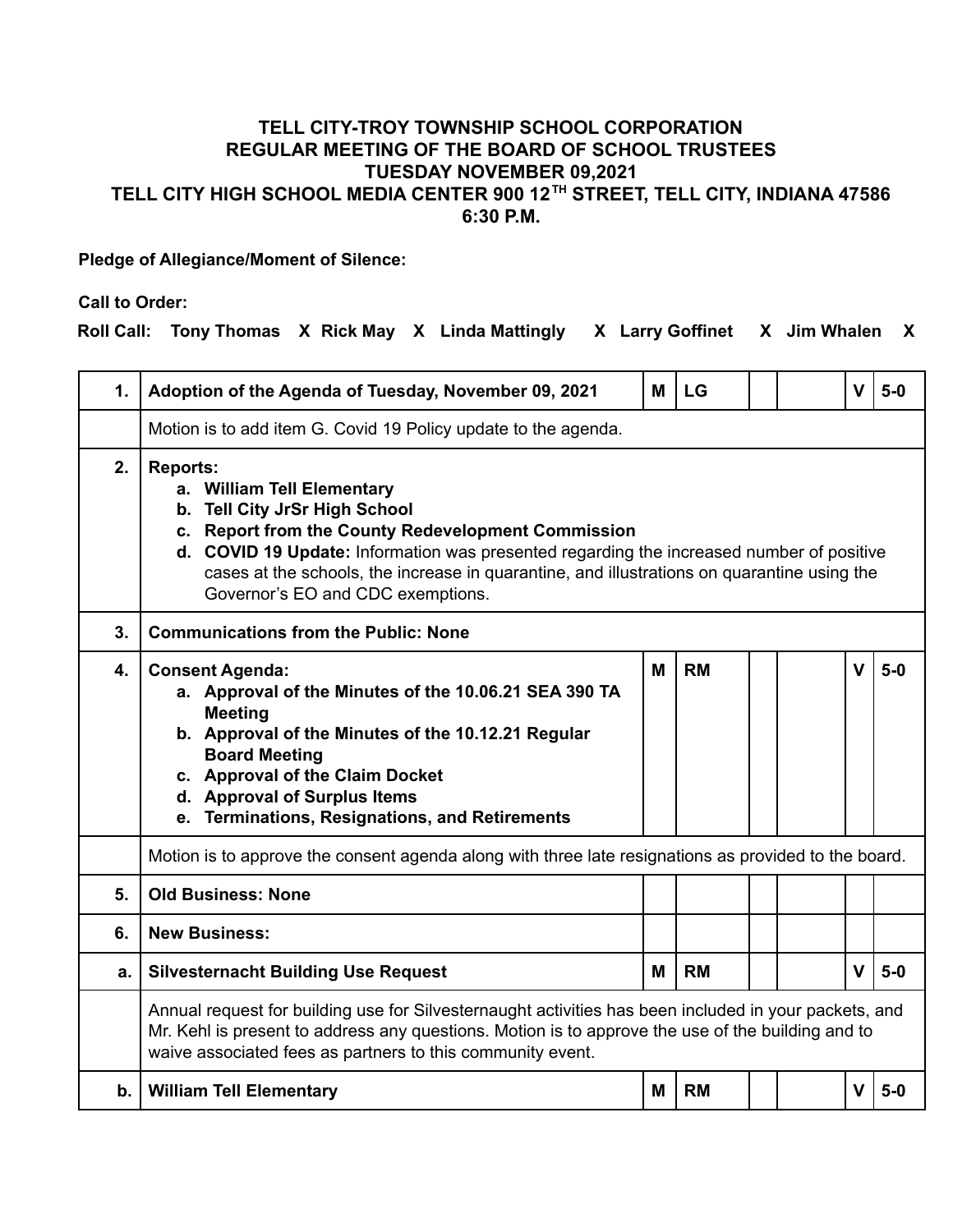|    | 1. On Target Worker<br>2. On Target Worker                                                                                                                                                                                                                                                                                                                                                                                                                                                                                                                                                                                                                                                                                                                                 | 1. Amber Schaad<br>Hana Franchville<br>2.                                                                                                                                                                                                                                                              |                                                      |  |  |             |       |
|----|----------------------------------------------------------------------------------------------------------------------------------------------------------------------------------------------------------------------------------------------------------------------------------------------------------------------------------------------------------------------------------------------------------------------------------------------------------------------------------------------------------------------------------------------------------------------------------------------------------------------------------------------------------------------------------------------------------------------------------------------------------------------------|--------------------------------------------------------------------------------------------------------------------------------------------------------------------------------------------------------------------------------------------------------------------------------------------------------|------------------------------------------------------|--|--|-------------|-------|
|    | both, conditional on the background check.                                                                                                                                                                                                                                                                                                                                                                                                                                                                                                                                                                                                                                                                                                                                 | Both recommendations have applied for the background check, but only Mrs. Schaad's returned.<br>There is an issue with the reporting company, and we have not received Hana's yet. Her approval<br>should be conditional, based on the receipt of an acceptable background check. Motion is to approve |                                                      |  |  |             |       |
| C. | Tell City Jr.Sr. High School                                                                                                                                                                                                                                                                                                                                                                                                                                                                                                                                                                                                                                                                                                                                               | <b>JW</b><br>$\mathbf v$<br>$5-0$<br>M                                                                                                                                                                                                                                                                 |                                                      |  |  |             |       |
|    | 1. Drama Club/Coach<br>2. Program Assistant<br>3. 4-hr Evening Custodian<br>4. Drone Team Coach<br>5. Stipend Increase for Drones to \$2,000.00                                                                                                                                                                                                                                                                                                                                                                                                                                                                                                                                                                                                                            | 1. Kyle Vincent<br>2. Grace Smitson<br>3. Kris Bland<br>4. Ian Jarboe                                                                                                                                                                                                                                  |                                                      |  |  |             |       |
|    | Mr. Vincent and Mr. Jarboe have a background check on file (current employees). Both new<br>recommendations have applied for the background check, but only Miss Smitson's returned.<br>There is an issue with the reporting company, and we have not received Ms. Bland's yet. Her<br>approval should be conditional, based on the receipt of an acceptable background check.<br>Motion is to approve the recommendations as a group and as presented, pending the receipt<br>of the clean background check.                                                                                                                                                                                                                                                              |                                                                                                                                                                                                                                                                                                        |                                                      |  |  |             |       |
| d. | <b>Athletics</b>                                                                                                                                                                                                                                                                                                                                                                                                                                                                                                                                                                                                                                                                                                                                                           | M                                                                                                                                                                                                                                                                                                      | <b>LM</b>                                            |  |  | $\mathbf v$ | $5-0$ |
|    | 1. Vol. Asst. JH Boys Basketball Coach<br>2. Vol. Boys Basketball Coach<br>3. Overnight Stay                                                                                                                                                                                                                                                                                                                                                                                                                                                                                                                                                                                                                                                                               |                                                                                                                                                                                                                                                                                                        | 1. Scott Sandage<br>Owen Noble<br>2.<br>3. Wrestling |  |  |             |       |
|    | Both volunteers have limited background checks on file. Due to the late night of wrestling, and the<br>need to return for PAC conference Duals the following day, Mr. Brunner is recommending that<br>the wrestling team stay overnight in the Evansville area. This will lessen the amount of travel<br>time to and from the events and help ensure the athletes are well rested. Wrestling club will<br>cover the cost of the hotels. Recommendation is to approve the recommendations as a<br>group. Mr. Goffinet asks if the wrestling club has the funds to pay for the hotel, and Mr.<br>Brunner indicated they do.                                                                                                                                                  |                                                                                                                                                                                                                                                                                                        |                                                      |  |  |             |       |
| е. | 2021-2022 Support Staff Handbook First Read:                                                                                                                                                                                                                                                                                                                                                                                                                                                                                                                                                                                                                                                                                                                               | <b>No Action: First Read</b>                                                                                                                                                                                                                                                                           |                                                      |  |  |             |       |
|    | Updates to the support staff handbook are italicized and include:<br>Clarification on part/full time, 9 month and 12 month employees (P.3)<br>Clarification on vacation day accrual (P.3)<br>Increases to substitute pay (P.8)<br>$\bullet$<br>Adjustment of Family Outreach Coordinator Position (modified in grant) (P.9)<br>Removal of bus monitor position (P.9). Aides have been fulfilling this role.<br>Increase to compensation chart. Compensation is an average increase of 6.2% (P.9-10)<br>Reminder: Support staff also qualify for the \$1,500 stipend, the health insurance holidays, and<br>$\bullet$<br>the share of the refund to HSA's as was agreed to in the CBA. These will take place<br>immediately, with the salary increase taking place 01.01.22 |                                                                                                                                                                                                                                                                                                        |                                                      |  |  |             |       |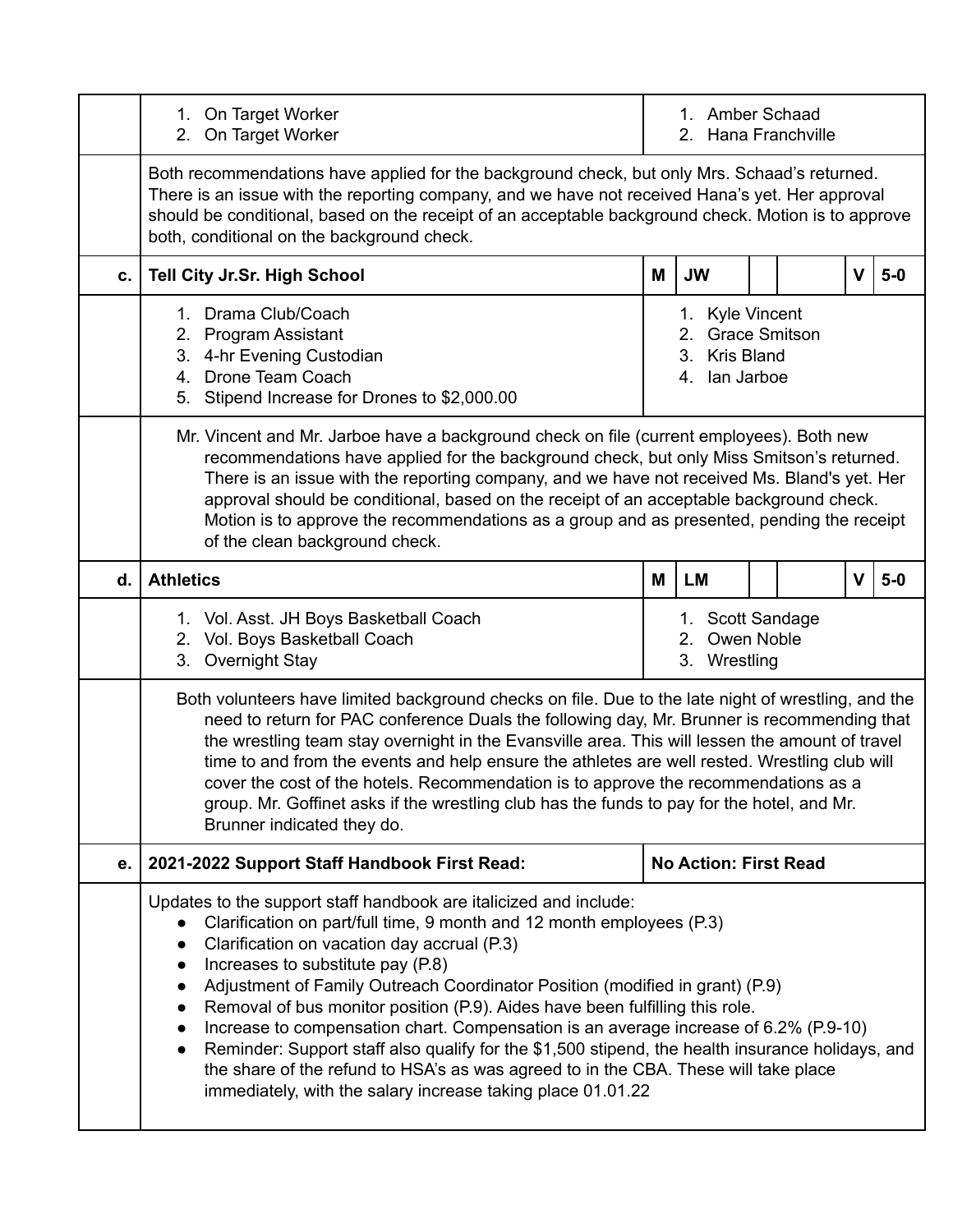| f. | <b>Administrative Contracts:</b>                                                                                                                                                                                                                                                                                                                                                                                                                                                                                                                                                                                                                                                                                                                                                                                                                                                                                                                                                                                                                                                                                                                                                                                                                                                                                                                                                                                                                                                                                                                                                                                                                                                                                                                                                                                                                                                                                                                                                                                                                                                                                                                                                                                                                                                                                                                                                                                                                                                                                                                                                                                                                                                                                                                                                                                                                                                                                                                                                               | Μ | <b>RM</b> |  |  | $\mathbf{V}$ | $5-0$ |
|----|------------------------------------------------------------------------------------------------------------------------------------------------------------------------------------------------------------------------------------------------------------------------------------------------------------------------------------------------------------------------------------------------------------------------------------------------------------------------------------------------------------------------------------------------------------------------------------------------------------------------------------------------------------------------------------------------------------------------------------------------------------------------------------------------------------------------------------------------------------------------------------------------------------------------------------------------------------------------------------------------------------------------------------------------------------------------------------------------------------------------------------------------------------------------------------------------------------------------------------------------------------------------------------------------------------------------------------------------------------------------------------------------------------------------------------------------------------------------------------------------------------------------------------------------------------------------------------------------------------------------------------------------------------------------------------------------------------------------------------------------------------------------------------------------------------------------------------------------------------------------------------------------------------------------------------------------------------------------------------------------------------------------------------------------------------------------------------------------------------------------------------------------------------------------------------------------------------------------------------------------------------------------------------------------------------------------------------------------------------------------------------------------------------------------------------------------------------------------------------------------------------------------------------------------------------------------------------------------------------------------------------------------------------------------------------------------------------------------------------------------------------------------------------------------------------------------------------------------------------------------------------------------------------------------------------------------------------------------------------------------|---|-----------|--|--|--------------|-------|
|    | Our administration, like our support staff and teachers, have performed admirably throughout the<br>pandemic. Their most recent evaluations support the recommendation to renew their contracts<br>through the 22-23 school year. I am also proposing that they receive a 6% increase, which is slightly<br>below the average increase of the teaching staff and support staff. The Administration also qualify for<br>the health insurance holidays, and the share of the refund to HSA's as was agreed to in the CBA. I<br>recommend they also receive the \$1,500 one time stipend being allocated to Certified and<br>Non-Certified employees as approved by the board. Motion is to approve the recommended increase<br>and contract extension as presented.                                                                                                                                                                                                                                                                                                                                                                                                                                                                                                                                                                                                                                                                                                                                                                                                                                                                                                                                                                                                                                                                                                                                                                                                                                                                                                                                                                                                                                                                                                                                                                                                                                                                                                                                                                                                                                                                                                                                                                                                                                                                                                                                                                                                                              |   |           |  |  |              |       |
| g. | Covid 19 Policy Update                                                                                                                                                                                                                                                                                                                                                                                                                                                                                                                                                                                                                                                                                                                                                                                                                                                                                                                                                                                                                                                                                                                                                                                                                                                                                                                                                                                                                                                                                                                                                                                                                                                                                                                                                                                                                                                                                                                                                                                                                                                                                                                                                                                                                                                                                                                                                                                                                                                                                                                                                                                                                                                                                                                                                                                                                                                                                                                                                                         | M | LG        |  |  | $\mathbf v$  | $5-0$ |
|    | <b>Comments from Board:</b><br>TT: States he is not in support of masks, but states our job is to keep students in school. Virtual is not<br>as effective as in person. 10-15 parents comment that their students fall behind due to virtual.<br>LM: Feels like there is no choice, our #1 goal is to educate kids and when they are quarantined we're<br>not doing our best job. Must try to keep students from being quarantined.<br>RM: Not in favor of masks, but numbers show they have kept us in school. Younger students are now<br>able to get vaccines. Would like to see masks through the holidays. If masks keep them in school we<br>should keep them through the holidays.<br>TT asks for an educator to speak up.<br>Katie Weyer: States she is scared of COVID, and states we could lose students due to the mask<br>mandate. States it is hard to fight those students all day.<br>Stacy Kreilein: States she has observed masks help keep students in class, but struggles to keep<br>masks up. States she is in favor of keeping masks if it keeps students in school.<br>Pat Jarboe: Sick of masks, states the younger students struggle with masks. Wants to look at Flu<br>numbers and states he has had very little absence in his class.<br>Laura Noble: States that masks have greatly reduced quarantines with exposure to Covid. Used to<br>quarantine 20 students when exposed, now we quarantine 1 or 2. Agrees that the ability to get<br>younger students vaccinated should help decrease numbers. At this time due to the increase she is<br>not comfortable dropping masks, and feels it's important to have an end date in sight.<br>Brad Ramsey: States that an end date would be appreciated. We need to protect our athletes and<br>students in ECA's. Doesn't like the masks, but agrees they are worth it to keep students in school.<br>JW: We need a light at the end of the tunnel. He is anti-quarantine and contact tracing, not anti-mask.<br>Data shows we keep students in school with masks, but we need an end date.<br>LG: Feels masks are ok to allow everyone who wants the vaccine to get it. He understands teachers<br>are tired of masks and doesn't like being the only school around to mandate masks. States he'd like<br>to see data from others who have dropped masks.<br>TT: Parents state to him they hate masks, but keep our kids in school. Getting close to holidays.<br>Daycare in the community is sparse. Recommends that the board mandate masks through<br>Thanksgiving. LG states through the next board meeting (12.14.21). Supt. states the EO is set to<br>expire on 11.30.21, 1.5 weeks prior to the meeting. LG recommends a special meeting to review the<br>EO in the hopes the governor removes quarantine mandates. 12.1.21 at 4:30 pm is agreeable.<br>Motion is to maintain masks through the current EO and have a special board meeting 12.1.21 at<br>4:30 PM to review governors EO on mask guidance. |   |           |  |  |              |       |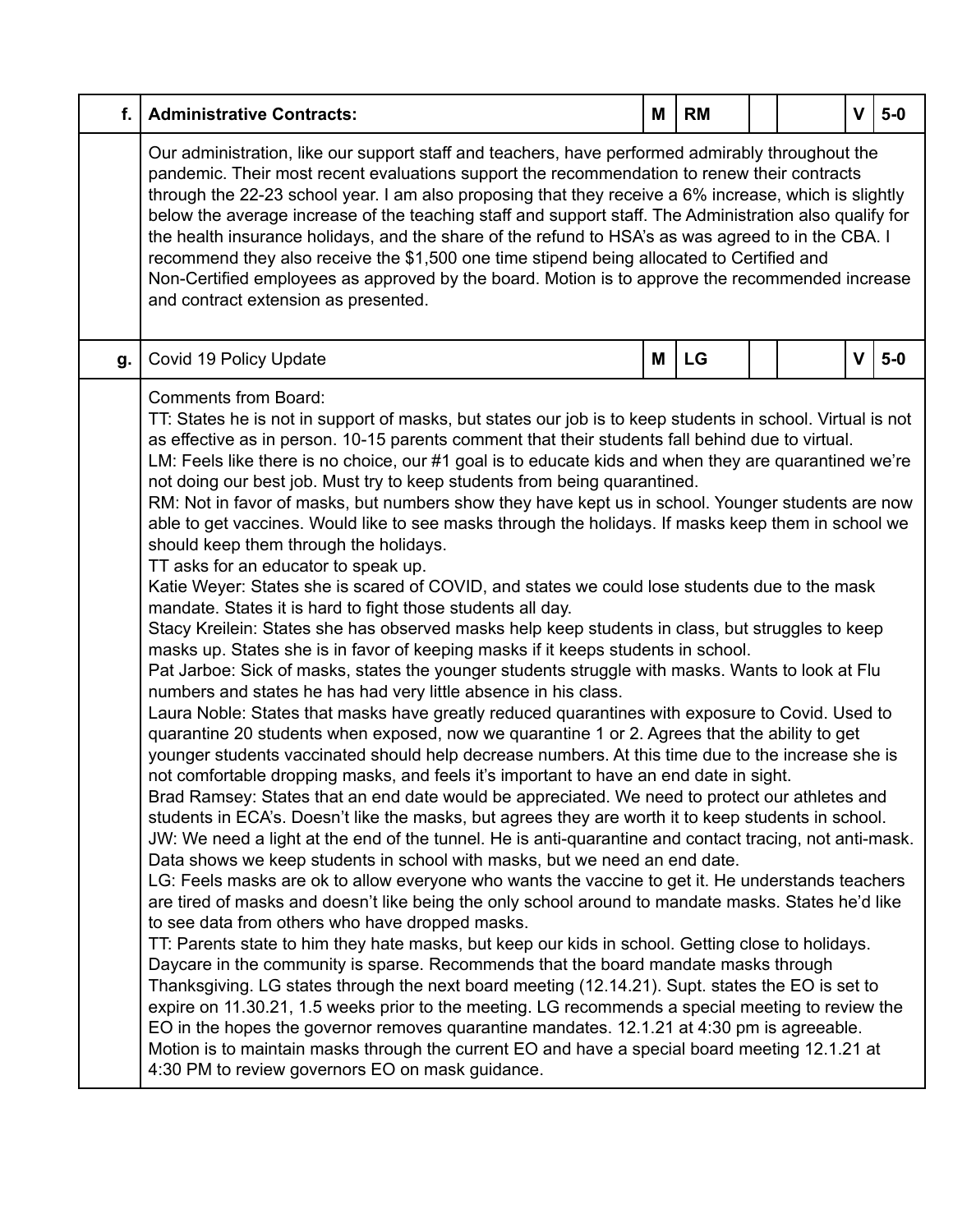| 7. | Such Other Business as May Come Before the Board: |
|----|---------------------------------------------------|
|    |                                                   |
| 8. | <b>Adjournment:</b><br>a. 7:38 PM                 |

In accordance with the Americans with Disabilities Act, if anyone wishes to attend, hear or present evidence at the public meeting on the above referenced matter(s), and is in need of reasonable accommodation, please contact the Office of the Superintendent of the Tell City-Troy Township School Corporation, so that accommodations can be made. The Superintendent may be contacted by mailing to Tell City-Troy Township School Corporation, 837 17<sup>th</sup>., Tell City, IN 47586, or by telephoning (812) 547-3300.

This meeting is a meeting of the School Board in public for the purpose of conducting the business of the Tell City-Troy Township School Corporation and is not to be considered a public community meeting. There will be time for public participation as indicated by agenda item "Communications from the Public."

## **These minutes have been approved by the Tell City-Troy Township School Board of Trustees.**

**\_\_\_\_\_\_\_\_\_\_\_\_\_\_\_\_\_\_\_\_\_\_\_\_\_\_\_\_\_\_\_\_\_\_\_\_\_\_\_\_\_\_\_\_\_\_\_\_\_\_\_\_ \_\_\_\_\_\_\_\_\_\_\_\_\_\_\_\_\_\_\_\_\_\_\_\_**

**Board Secretary Date**

## **CONSENT AGENDA INFORMATION:**

**d.** Kyrocera Printer 3900 DN Apple Mac Computer Tower/Sc Asus Monitor Lenovo N21 CB LR04554B Samsung CB 0UG99FCF128782P Samsung CB HY3A91KD735687 **Monitor** Tangent Desktop C138216018 Tangent Desktop C138216002 Tangent Desktop C138216012 Tangent Desktop C138216014 Tangent Desktop C138216006 Tangent Desktop C138216005 Tangent Desktop C138216020 Tangent Desktop C138216024 Tangent Desktop C138216016 Tangent Desktop C138216003 Tangent Desktop C138216025 Tangent Desktop C138216008 Tangent Desktop C138216022 Tangent Desktop C138216011 Tangent Desktop C138216023 Tangent Desktop C138216021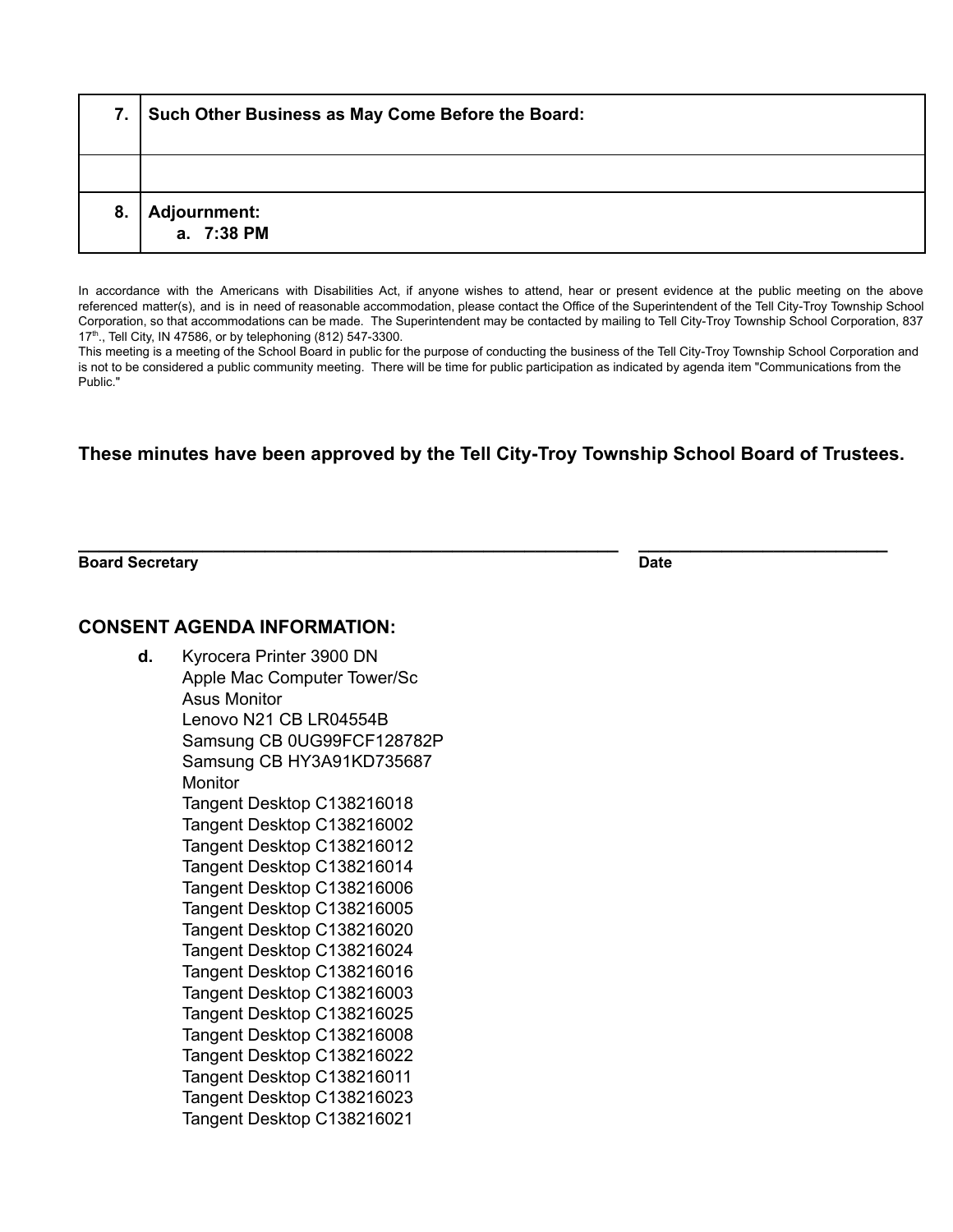Tangent Desktop C138216015 Tangent Desktop C138216??? Tangent Desktop C138216004 Tangent Desktop C138216010 Tangent Desktop C138216013 Tangent Desktop C138216026 Tangent Desktop C13821600 Nu Monitor L711V07160110462 Nu Monitor 9L711V400110930DY00292 Nu Monitor 9L711V400110930DY00291 Nu Monitor 9L711V400110930DY00791 Nu Monitor 9L711V400110930DY00328 Nu Monitor 9L711V400110930DY00754 Nu Monitor 9L711V400110930DY00304 Nu Monitor 9L711V400110930DY00138 Nu Monitor 9L711V400110930DY00311 Nu Monitor 9L711V400110930DY00297 Nu Monitor 9L711V400110930DY00302 Nu Monitor 9L711V400110930DY00306 Nu Monitor L711V07160110458 Nu Monitor L711V07160110522 Nu Monitor L711V07160110520 Nu Monitor L711V07160110465 Nu Monitor L711V07160110504 Nu Monitor L711V07160110399 Nu Monitor L711V07160110500 Nu Monitor L711V07160110423 Nu Monitor L711V07160110456 Nu Monitor L711V07160112959 Samsung CB HY3A91ND407880P Tangent Desktop C13C246009 Kyrocera Printer 3900 DN 2250 Kyrocera Printer 3900 DN 4678 Kyrocera Printer 1300 D 5391 Kyrocera Printer 1300 D 5400 Nu Monitor 9L711V400110930DY0014 Nu Monitor 9L711V06300110008 HP Monitor Nu Monitor 9L711V400110930DY00293 Nu Monitor 9L711V400110930DY00303 Mimio Pad Mimio Pad Mimio Pad Mimio Pad Mimio Pad Mimio Pad Mimio Pad Mimio Pad